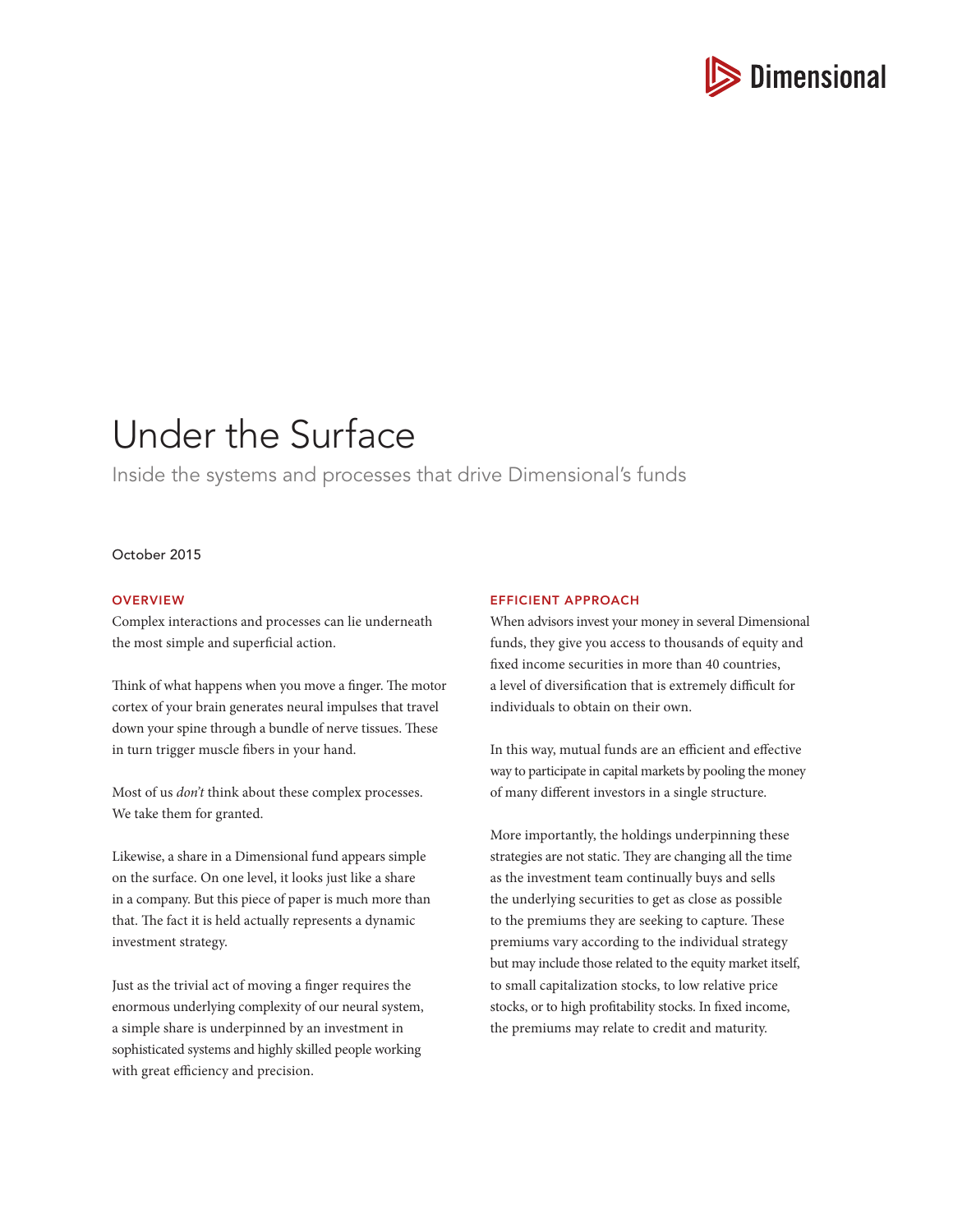## Exhibit 1: World Core Equity Portfolio *As of September 30, 2015*

| Number of Securities                   | 11.713 |
|----------------------------------------|--------|
| Weighted Average Market Cap (millions) | 56.851 |
| Aggregate Price-to-Book <sup>2</sup>   | 1.67   |
| Weighted Average Profitability         | 0.35   |

*1. Profitability is measured as operating income before depreciation and amortization minus interest expense scaled by book. Holdings are subject to change.* 

*2. Price-to-Book ratio is a company's capitalization divided by its book value.*

**Exhibit 1**, using the World Core Equity Portfolio as an example, illustrates how fund shares represent exposure to many securities and an investment process.

In this way, the day-to-day running of client portfolios is a steady, disciplined, methodical process. Huge amounts of data—on companies and securities—feed into complex and detailed systems and processes that each day balance the need to target the desired premiums with the actual cost of accessing them.

As Dimensional trades thousands of securities in hundreds of individual portfolios, the need for efficiency is paramount. That's because the returns to investors can



easily be eroded by real-world frictions like turnover and trading fees.

Financial markets are very large and highly competitive. Millions of participants are striving for an edge. This makes practical issues in implementation paramount.

To put some perspective around this, here are some statistics on the size and scale of global markets in stocks and bonds.

### GLOBAL MARKETS BY THE NUMBERS

- The total capitalization of stock markets tracked by the World Federation of Exchanges (WEF) was more than \$66 trillion as of July 2015.1
- More than 40,000 entities were listed on WEF member exchanges with total electronic turnover year-to-date at \$68 trillion from 14 trillion trades.
- The bond market is even bigger than the equity market. According to the Bank for International Settlements, there was \$81 trillion in debt securities on issue by governments, financial, and non-financial corporations as of December 2014.2
- The global foreign exchange market is the biggest of them all. Average daily turnover in currency transactions has increased from \$518 billion in 2001 to \$2.5 trillion in 2013.<sup>3</sup>
- Keep in mind that these numbers do not include financial instruments called derivatives that trade via dealer networks. According to the BIS, the notional (or theoretical) value of outstanding contracts was \$630 trillion as of December 2014, although that sum of money does not actually change hands.

<sup>1.</sup> World Federation of Exchanges Monthly Statistics, July 2015.

<sup>2.</sup> BIS Debt Securities Statistics, June 8, 2015.

<sup>3.</sup> BIS Triennial Central Bank Survey of FX and derivatives market activity.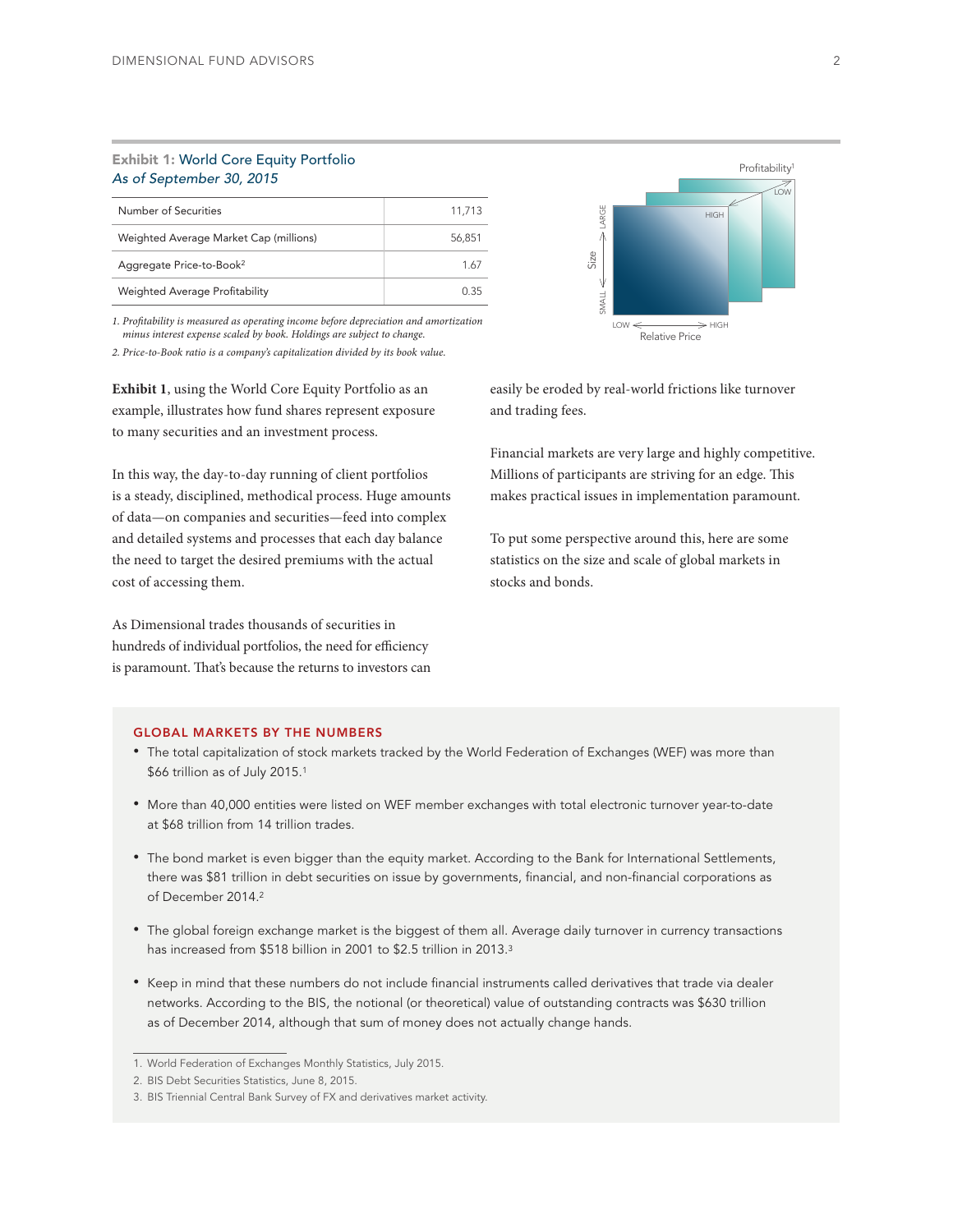

## DATA, SYSTEMS, PROCESSES, AND PEOPLE

The sheer size of global capital markets, the speed of information flows, the number of market participants and the intensity of competition between them generate huge amounts of data.

But while these numbers are mind-boggling, we still need to organize them in a way that makes sense.

So Dimensional collects the security and company data several times a day to capture closing prices and corporate actions in different time zones. Sydney is the first major market to trade; then Tokyo, Singapore, and Hong Kong; then westward to Europe, the UK, and North America. Twenty-four hours later, the process starts all over again.

All in all, news and live prices are monitored in more than 40 markets around the globe by an integrated team of portfolio managers and traders working seamlessly across time zones, all following the same process.

Once collected, the data is filtered, cleansed, linked, and stored in an authoritative source that feeds into portfolio management, compliance, and reporting systems. This

matters because in order to deliver good results to clients, we need effective data management and systems.

Minding these details from day to day in a disciplined way is critical because the annual premiums we are targeting are just an accumulation of very small premiums that may or may not be present and positive on any given day.

We don't know when the premiums will show up, so we can't afford to treat any day differently. The same care over small details has to apply every day.

**Exhibit 3** highlights how targeting these expected premiums must be constantly balanced against the cost of implementation. Otherwise, the premiums can quickly be eroded.

Keep in mind that our portfolios cannot operate in an imaginary environment of no trading frictions, costs, or taxes. We must account for the need to manage turnover and cost per trade without sacrificing sufficient diversification or expected return potential.



## Exhibit 3: Premiums and Practicalities